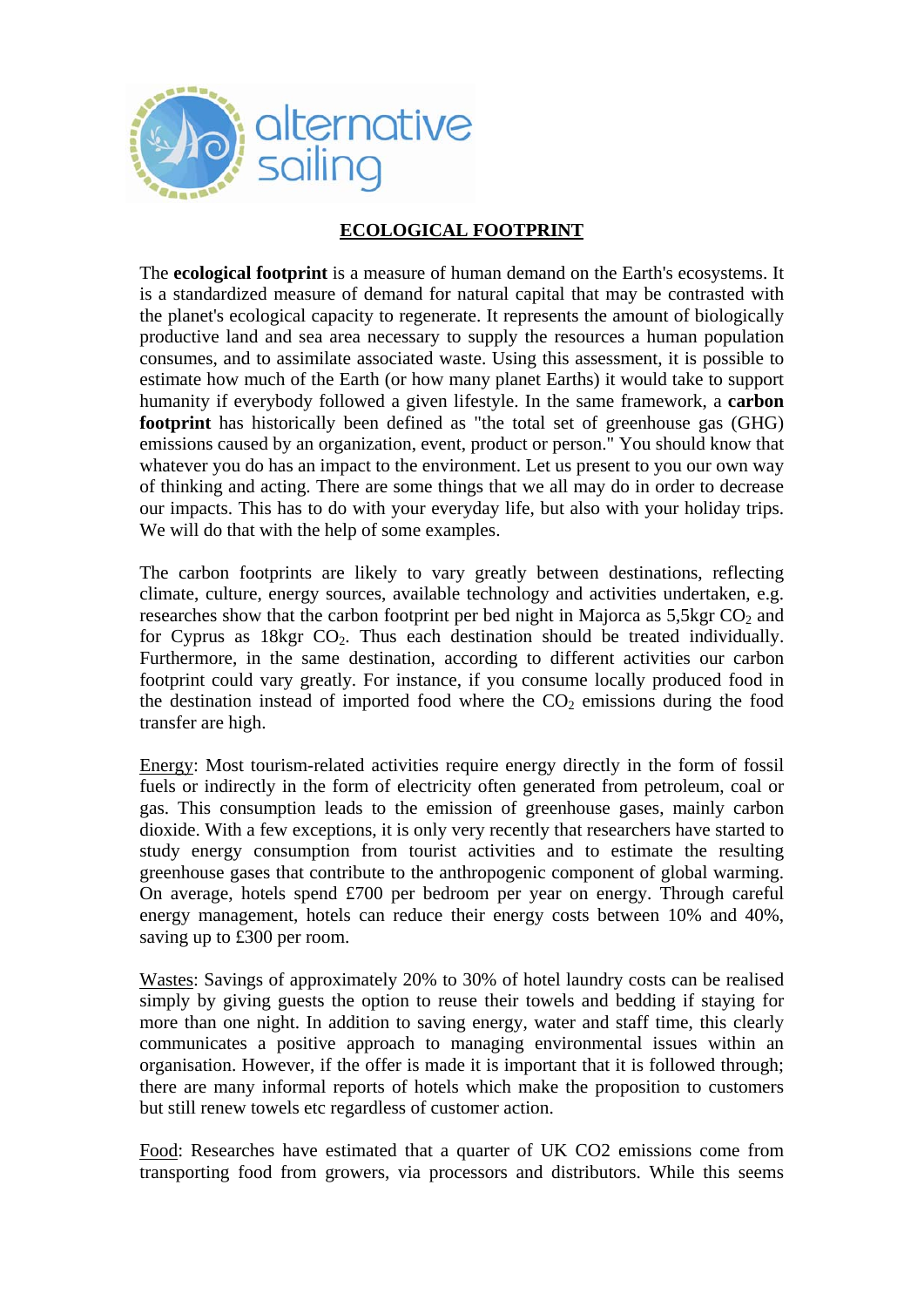high, there is undoubtedly a significant effect in holiday destinations as well as in the UK, where imports account for 95% of fruit and 50% of all vegetables consumed in the UK. For example, it has been shown that an apple from a village shop travelled 38 miles before being eaten, a British supermarket apple travelled 220 miles and a New Zealand apple bought in a UK supermarket travelled 11,300 miles. The Travel Foundation and other organisations have already developed programmes to encourage local farmers to produce for tourism consumption. The potential to develop such programme is primarily economic but also brings significant CO2 benefits. Such initiatives could be carried further by development of local cuisine using local ingredients.

The American Hotel and Motel Association (AHMA) has estimated that 25-30% of the total waste stream generated by the hotel industry is food waste. Factors that affect the amount of waste generated by a hotel include size of the hotel, number of guest rooms, rate of occupancy, and purchasing practices of the hotel. Larger hotels, in order to accommodate more guests, typically have more restaurants and guest rooms than smaller hotels; and as a result, generate more total waste per hotel. One study of wastes from 25 hotels showed that, from 1991-1993, the hotel waste consisted of 46% food waste, 25.3% paper, 11.7% cardboard, 6.7% plastics, 5.6% glass, and 4.5% metals. It has been estimated that around 11% of the food produced in the UK is thrown away. This means that on average we throw away 2.7kgs of food per person, per week. Of this food waste around seven million tonnes (40%) is produced by the large scale food manufacturers within the UK. Waste that goes to landfill can produce large amounts of methane, a greenhouse gas with about twenty times the climate impact relative to carbon dioxide. While detailed studies of waste practices in destinations would be required, the opportunity to reduce the impact can be illustrated by reference to the UK where 70 percent of landfill gas is captured or flared. By composting waste, an average UK household would reduce methane emissions by an amount equivalent to a small petrol car driving 1000 miles.

## **What we do**

**ALTERNATIVE SAILING** tries by all means to reduce its emission and your holiday with us will have the less possible impact to the environment of the destination. Here are some things we do for you and for the environmental protection:

- We use local products as much as possible.
- We travel with the wind energy and we use fuel as less as possible.
- We use solar energy cells to produce the electric energy we need.
- We use as less fresh water as possible.
- We recycle our solid wastes. We separate plastic, metal, paper and glass garbage.
- We use waste holding tank in order to avoid sea pollution.
- We use ecological cleaning products that are biodegradable.
- We use low energy consumption lights.
- We use family and not individual packages to reduce solid wastes.
- We use gas and not electricity for cooking.
- We encourage bicycles and donkeys for your transport in the destination.
- We don't use air conditions.